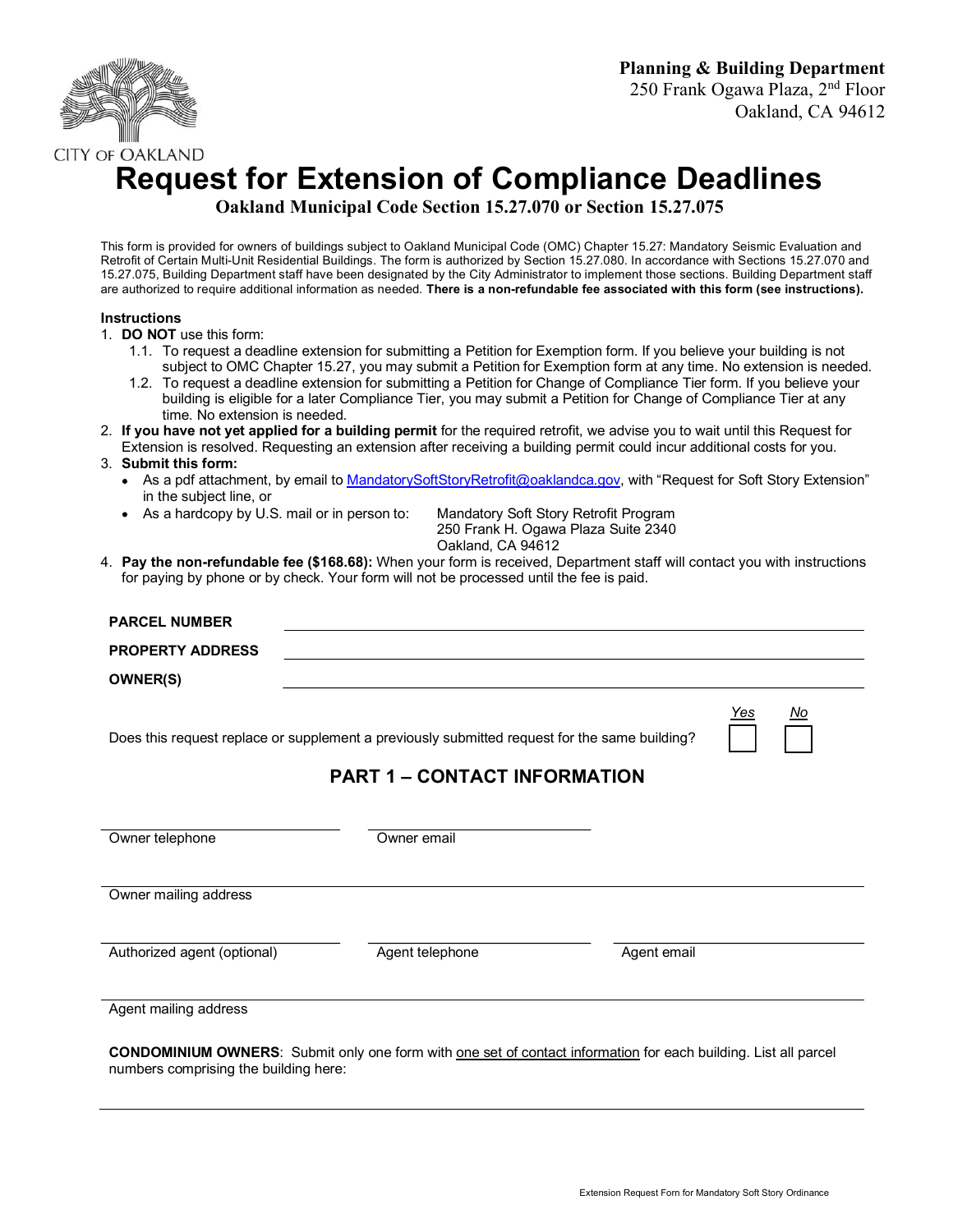## OMC Chapter 15-27: Request for Extension of Compliance Deadlines Page 2 of 4

PARCEL NUMBER

# PART 2 – COMPLIANCE STATUS

2.1. The following table shows the program's current compliance deadlines without any extensions, which vary by Compliance Tier. In the first column, indicate your assigned Compliance Tier. (Your Compliance Tier is shown at the top of your "Notice of Mandatory Seismic Retrofit" letter. If you did not receive that letter or do not know your Compliance Tier, you may request it by sending an email to MandatorySoftStoryRetrofit@oaklandca.gov.) The Step numbers correspond to the program requirements as described at https://www.oaklandca.gov/topics/ssretrofit.

Note: Although the deadline for Step 1 and Step 2 has passed, you do not need to request a deadline extension if you only want to do Step 1 or Step 2. If you believe your building is not subject to OMC Chapter 15.27, you may submit a Petition for Exemption at any time. If you believe your building is eligible for a later Compliance Tier, you may submit a Petition for Change of Compliance Tier at any time.

|                             | Step 1 or Step 2.                       | Step 3.                                    | Step 4.                                          | Step 5.                                      |
|-----------------------------|-----------------------------------------|--------------------------------------------|--------------------------------------------------|----------------------------------------------|
| Assigned<br>Compliance Tier | Document that<br>building is not a      | Perform mandatory<br>evaluation and submit | Obtain retrofit permit or<br>submit Target Story | Perform retrofit work<br>and obtain approval |
|                             | subject building or is                  | initial affidavit of                       | evaluation report                                | on final inspection;                         |
|                             | eligible for a later<br>Compliance Tier | compliance                                 |                                                  | submit final affidavit<br>of compliance      |
| Tier 1-LB<br>Tier 1-NR      | 2/21/2020                               | 2/21/2021                                  | 2/21/2022                                        | 2/21/2023                                    |
| Tier 2                      | 2/21/2020                               | 2/21/2022                                  | 2/21/2023                                        | 2/21/2024                                    |
| Tier 3                      | 2/21/2020                               | 2/21/2023                                  | 2/21/2024                                        | 2/21/2025                                    |

2.2. If you have previously been granted any deadline extensions, show your extended deadlines in the cells here. If you do not know your current deadlines, leave this item blank. If you have not received any prior deadline extensions, leave the following cells blank; your current compliance deadlines are as shown in item 2.1.

|                                                               | Step 1 or Step 2. | Step 3. | Step 4. | Step 5. |
|---------------------------------------------------------------|-------------------|---------|---------|---------|
| Current compliance<br>deadlines based on<br>prior extensions: | Not applicable    |         |         |         |

2.3. Considering the current deadlines for your Compliance Tier and any prior deadline extensions for your building, indicate your project status with respect to Steps 3, 4, and 5. If you do not know your current deadlines, you may leave this item blank and Building Department staff will contact you, but your extension request cannot be considered until this item is completed.

Be sure to complete the final row, which is where you request the extension, but check only one box in each column.

| Owner's<br>Compliance Status                                    | Step 1 or Step 2. | Step 3. | Step 4. | Step 5.        |
|-----------------------------------------------------------------|-------------------|---------|---------|----------------|
| Already complied                                                | Not applicable    |         |         | Not applicable |
| Expect to comply<br>with current<br>compliance deadline         | Not applicable    |         |         |                |
| Request one-year<br>extension of current<br>compliance deadline | Not applicable    |         |         |                |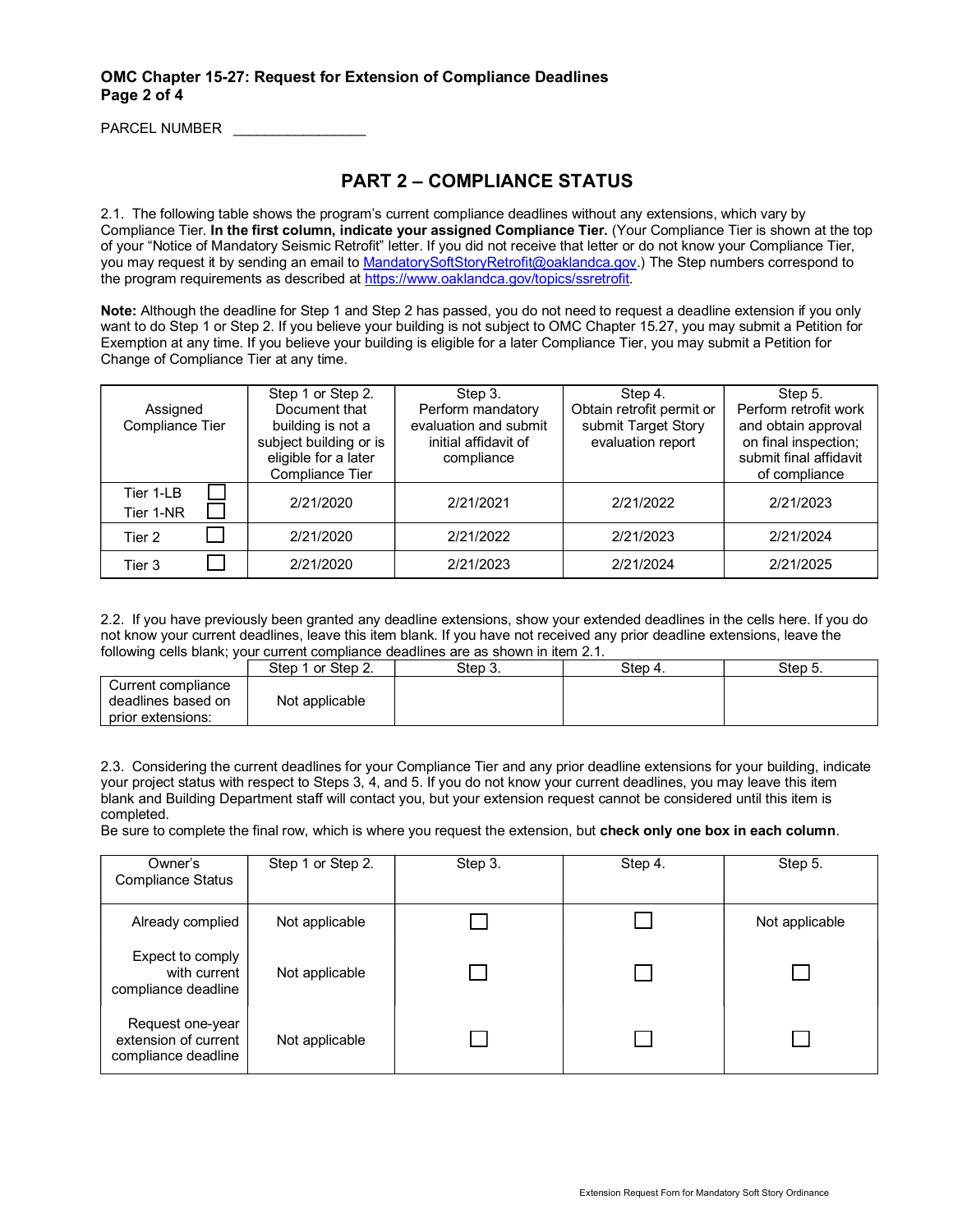## OMC Chapter 15-27: Request for Extension of Compliance Deadlines Page 3 of 4

PARCEL NUMBER \_\_\_\_\_\_\_\_\_\_\_\_\_\_\_\_\_

# PART 3 – BASIS FOR REQUEST

3.1. In the first column, indicate the basic reason for the extension request(s) shown in Part 2. The basic reasons relate to allowances in OMC Sections 15.27.070.D and 15.27.075, provided below for reference. In the second column, indicate which items, if any, you are submitting in support of your request. In the second column, indicate only the documents you are currently submitting. Building Department staff are authorized to require additional information as needed.

| I am requesting an extension of<br>compliance deadlines, as indicated<br>in Part 2 of this form, due to: | To support my request, I am submitting the following information to<br>support my request:                                                                                         |  |  |  |
|----------------------------------------------------------------------------------------------------------|------------------------------------------------------------------------------------------------------------------------------------------------------------------------------------|--|--|--|
| Unusual delays related to<br>circumstances beyond the<br>reasonable control of the owner.                | Documentation of delay due to appeals, litigation, or permitting<br>In addition to the description provided below, documentation of the<br>circumstances causing delay             |  |  |  |
| Financial hardship related to the<br>cost of the required work.                                          | Estimated cost of complying with specific deadlines shown in Part 2<br>Documentation of attempts to secure financing or inability to secure<br>financing due to owner indebtedness |  |  |  |
|                                                                                                          | Documentation of the building's annual budget, cash reserves, or<br>financial return over the most recent several years                                                            |  |  |  |
|                                                                                                          | Deed (or other legal) restrictions on ability to charge market rent or to<br>increase rent                                                                                         |  |  |  |
|                                                                                                          | In addition to the description provided below, documentation of the<br>financial hardship                                                                                          |  |  |  |

3.2. Provide a brief description of the specific reason(s) for this extension request.

#### Reference text from OMC Chapter 15.27

15.27.070 – Schedule. ... D. The City Administrator or designee is authorized to extend for up to one (1) year any of the compliance deadlines in Table 15.27.070 based on a demonstration of hardship due to unusual delays related to circumstances beyond the reasonable control of the owner, including, but not limited to, appeals, litigation, permit processing and/or other similar circumstances.

15.27.075 – Extension for financial hardship. The City Administrator or designee is authorized to extend any of the compliance deadlines in Table 15.27.070 by up to one (1) year based on a demonstration of financial hardship related to the cost of the required work.

A. To request such an extension, the owner shall submit a request to the Bureau of Building, together with such documentation as the City Administrator might require regarding the required work, owner records, and owner resources. B. As a condition of the extension for financial hardship, the owner may be required to confer with City staff and to demonstrate a good faith effort to secure funding or financing.

C. Any extension for financial hardship shall apply only to work required by this Chapter.

D. In the event of a transfer of title, any extension for financial hardship shall not transfer automatically to the new owner. E. In determining if an extension due to financial hardship is granted, criteria to be considered by the City Administrator or designee shall include, but not be limited to, the owner's ability to obtain a loan or alternative financing, size of annual budget (if any), cash reserves, owner indebtedness, proof of financial return below treasury bonds for several years, as well as any deed restrictions on the owner's ability to charge market rate rent for a significant portion of the subject building.